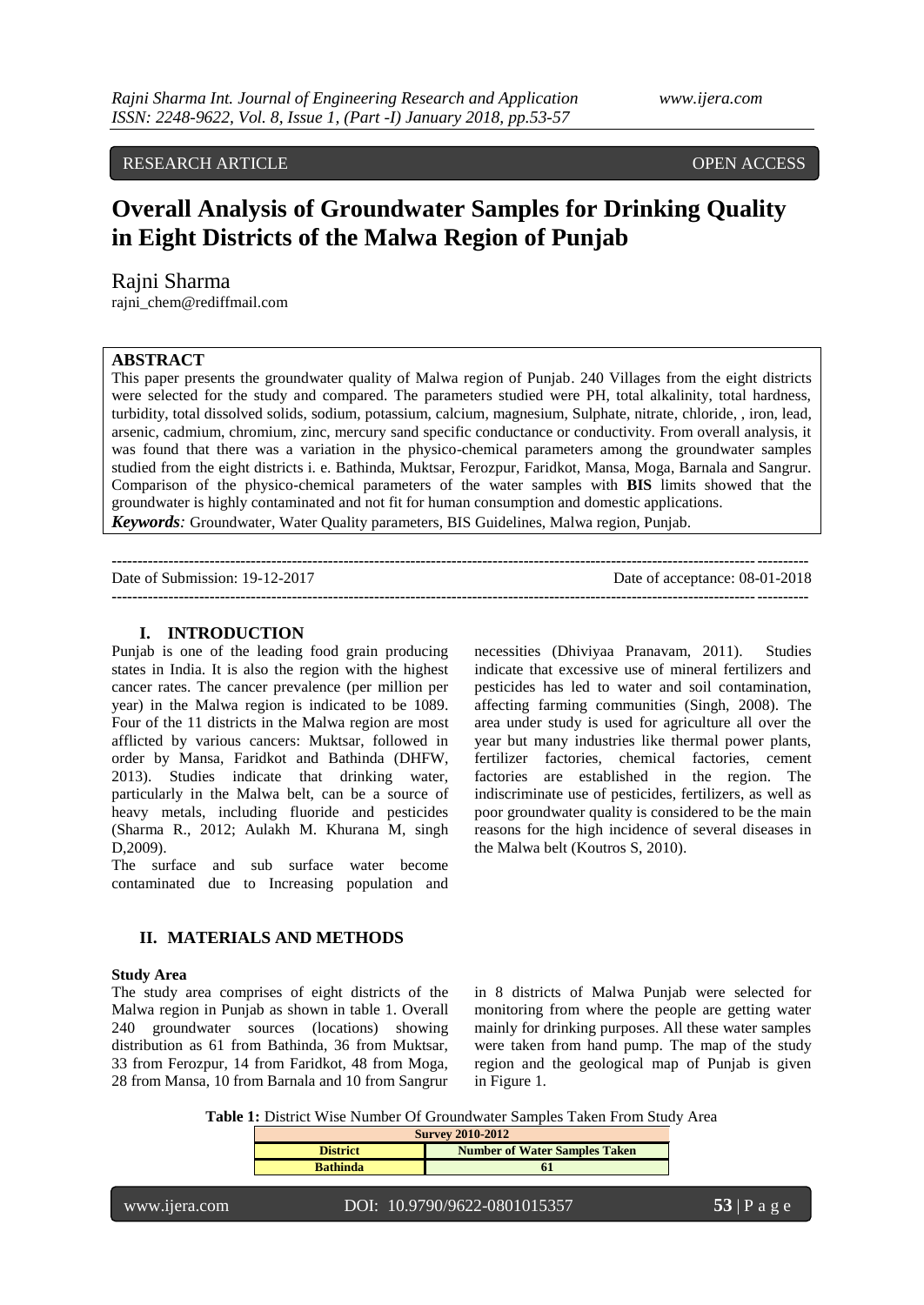| Rajni Sharma Int. Journal of Engineering Research and Application  |  |
|--------------------------------------------------------------------|--|
| ISSN: 2248-9622, Vol. 8, Issue 1, (Part -I) January 2018, pp.53-57 |  |

| <b>Muktsar</b>  | 36  |
|-----------------|-----|
| <b>Faridkot</b> | 14  |
| <b>Ferozpur</b> | 33  |
| <b>Moga</b>     | 48  |
| <b>Mansa</b>    | 28  |
| <b>Barnala</b>  | 10  |
| <b>Sangrur</b>  | 10  |
| <b>Total</b>    | 240 |



**Figure 1:** Site Map of Study Area in Malwa Region of Punjab.

#### **Methods**

A total of 26 water quality parameters were analyzed in collected water samples as shown in table 3. Field work began immediately after the identification of 240 villages in the study area from a period of May 2010 to May 2012. Samples were collected into precleaned, into 5 L pre-cleaned, acid washed high density linear polyethylene sample bottles. The

parameters viz. pH and conductance were determined immediately after collection. For determinations of the other parameters, the storage and preservation of the samples were done following standard procedure (APHA,1998). The sample collected from study areas were analyzed by using different methods as shown in table 2.

**Table 2:** Methods used for estimation of various physical parameters of groundwater

| Name of<br>parameter                                                            | <b>Instrument</b> used<br>for determination | <b>Method</b><br>used | <b>Method</b> reference<br>APHA (1998) |  |  |
|---------------------------------------------------------------------------------|---------------------------------------------|-----------------------|----------------------------------------|--|--|
| pH                                                                              | pH meter                                    |                       |                                        |  |  |
| Conductivity                                                                    | Conductivity meter                          |                       | Trivedi and Goel (1986)                |  |  |
| TDS                                                                             | <b>TDS</b> meter                            | Evaporation           | Trivedi and Goel (1986)                |  |  |
| <b>Total hardness</b>                                                           | Burette                                     | Titration             | Trivedi and Goel (1986)                |  |  |
| Calcium                                                                         | Burette                                     | Titration             | Trivedi and Goel (1986)                |  |  |
| Magnesium                                                                       | Burette                                     | Difference            | Trivedi and Goel (1986)                |  |  |
| Sodium                                                                          | Flame photometer                            | Calibration           | APHA (1998)                            |  |  |
| Potassium                                                                       | Flame photometer                            | Calibration           | APHA (1998)                            |  |  |
| Chloride                                                                        | Burette                                     | Titration             | APHA (1998)                            |  |  |
| Nitrate                                                                         | Spectrophotometer                           |                       | APHA (1998)                            |  |  |
| Fluoride                                                                        | Spectrophotometer                           | SPADNS                | APHA (1998)                            |  |  |
| <b>Heavy Metals</b><br>Polargraph and<br>atomic absorption<br>spectrophotometer |                                             | Standard<br>addition  | Khandekar and Mishra<br>(1984)         |  |  |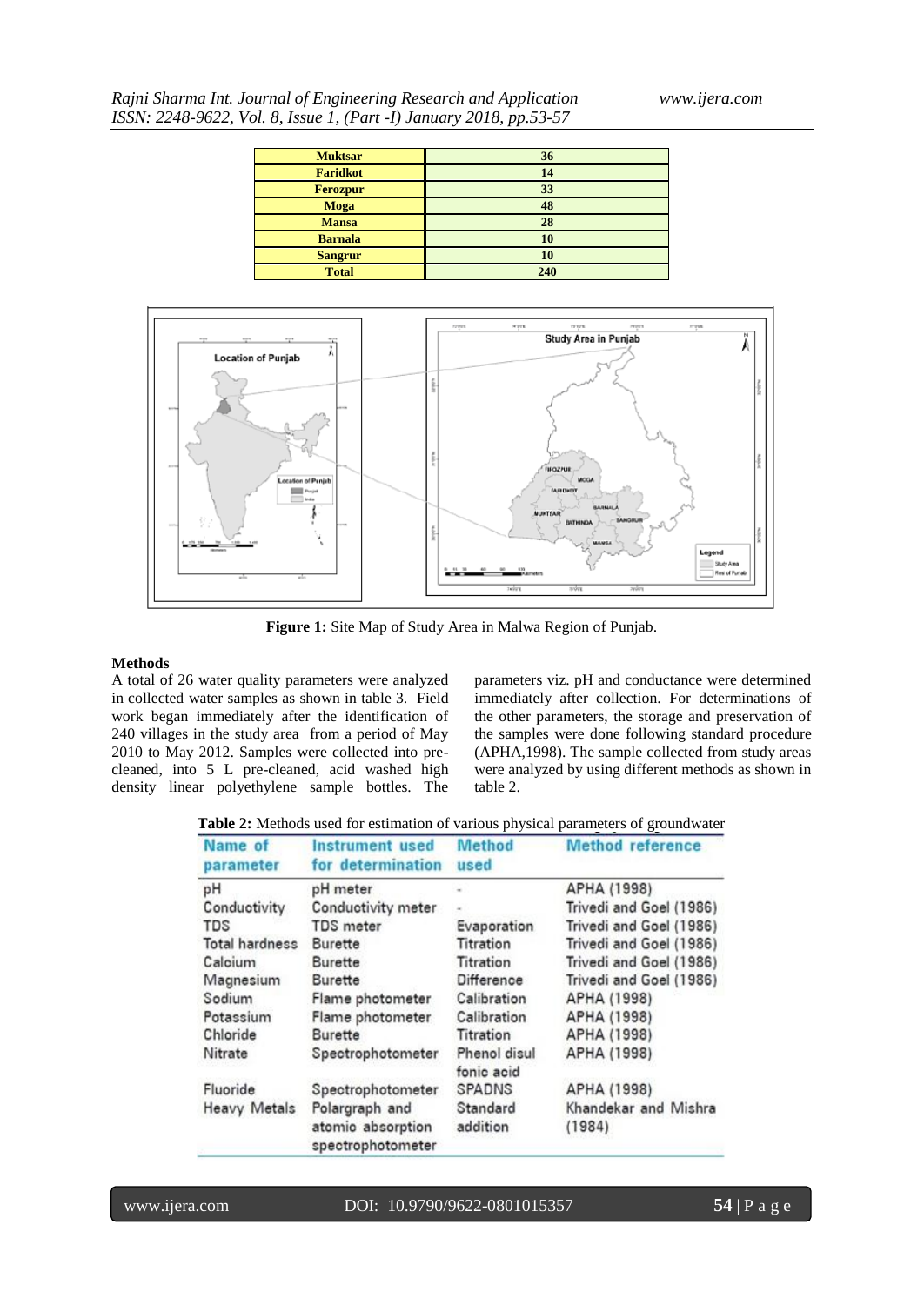| <b>Lable 5.</b> Categories of Different Allaryzed water Quality Farameters |                         |                                                                                                                                    |  |  |
|----------------------------------------------------------------------------|-------------------------|------------------------------------------------------------------------------------------------------------------------------------|--|--|
| Category                                                                   | <b>Total Parameters</b> | Parameters                                                                                                                         |  |  |
| <b>Aesthetic and Physical</b>                                              |                         | Color, Odor, Taste, Turbidity, pH,<br>Temperature                                                                                  |  |  |
| Chemical-I (Macro<br>Constituents)                                         | 12                      | EC, Bicarbonates, Alkalinity,<br>Calcium, Magnesium, Hardness,<br>Sodium, Potassium, Chloride,<br>Sulfate, Nitrate, Phosphate, TDS |  |  |
| Chemical II (Trace and<br>Ultra Elements)                                  |                         | Fluoride, Arsenic, Cadmium,<br>Chromium, Mercury, Lead, Zinc                                                                       |  |  |

**Table 3**: Categories of Different Analyzed Water Quality Parameters

# **III. RESULTS AND DISCUSSION**

The results revealed that there were considerable variations in the examined samples. Water quality parameters were compared with the given permissible values of BIS (Bureau of Indian Standards, 2012) which shown most of the groundwater samples were falling beyond permissible limits and their overall percentage of unfitness for human consumption. The results of analysis of various physico-chemical parameters of groundwater of Malwa region was summarized in table 4 given as:

**Table 4:** Percentage of Samples Beyond Permissible Limits (Punjab)

| S.             | <b>Parameter</b> | IS: 10500        | IS: 10500          | <b>Units</b> | <b>Total</b>   | <b>No. of Samples</b> | <b>%age of</b>     |
|----------------|------------------|------------------|--------------------|--------------|----------------|-----------------------|--------------------|
| N <sub>0</sub> |                  |                  | <b>Permissible</b> |              | <b>Number</b>  | beyond                | <b>Samples</b>     |
|                |                  |                  | Limits             |              | of             | <b>Permissible</b>    | beyond             |
|                |                  | <b>Desirable</b> |                    |              | <b>Samples</b> | Limits                | <b>Permissible</b> |
|                |                  | Limit            |                    |              | taken          |                       | Limits             |
| 1              | Colour           | Colourless (5)   | Colourless (15)    | Hazen        | 240            | 50                    | 21                 |
| $\overline{2}$ | Taste            | <b>Tasteless</b> | <b>Tasteless</b>   | -----        | 240            | 122                   | 51                 |
| 3              | Odour            | Unobjectionabl   | Unobjectionable    | ------       |                |                       |                    |
|                |                  | e                |                    |              | 240            | 72                    | 30                 |
| $\overline{4}$ | pH               | $6.5 - 8.5$      | No relaxation      | ------       | 240            | 49                    | 20                 |
| 5              | Turbidity        | 1                | 5                  | <b>NTU</b>   | 240            | 146                   | 61                 |
| 6              | <b>TDS</b>       | 500              | 2000               | mg/1         | 240            | 73                    | 30                 |
| 7              | Total            | 300              | 600                | mg/1         |                | 65                    |                    |
|                | Hardness         |                  |                    |              | 240            |                       | 27                 |
| 8              | Alkalinity       | 200              | 600                | mg/1         | 240            | 73                    | 30                 |
| 9              | EC               | 750              | 3000               | $\mu$ s/cm   | 240            | 187                   | 78                 |
| 10             | Ca               | 75               | 200                | mg/1         | 240            | 73                    | 30                 |
| 11             | Mg               | 30               | 100                | mg/1         | 240            | 174                   | 73                 |
| 12             | Na               | 200              | 200                | mg/1         | 240            | 92                    | 38                 |
| 13             | C1               | 250              | 1000               | mg/1         | 240            | 144                   | 60                 |
| 14             | SO <sub>4</sub>  | 200              | 400                | mg/1         | 240            | 96                    | 40                 |
| 15             | F                | 1                | 1.5                | mg/1         | 240            | 174                   | 73                 |
| 16             | NO <sub>3</sub>  | 45               | No relaxation      | mg/1         | 240            | 219                   | 91                 |
| 17             | Pb               | 0.01             | No relaxation      | mg/1         | 240            | 219                   | 91                 |
| 18             | As               | 0.01             | 0.05               | mg/1         | 240            | 161                   | 67                 |
| 19             | Cr               | 0.05             | No relaxation      | mg/1         | 240            | 128                   | 53                 |
| 20             | Cd               | 0.003            | No relaxation      | mg/1         | 240            | 152                   | 63                 |
| 21             | Hg               | 0.001            | No relaxation      | mg/1         | 240            | 223                   | 93                 |
| 22             | Zn               | 5                | 15                 | mg/1         | 240            | 11                    | $\overline{5}$     |
| 23             | Fe               | 0.3              | No relaxation      | mg/1         | 240            | 98                    | 41                 |
| 24             | K                | 12               | No relaxation      | mg/1         | 240            | 235                   | 98                 |

The contamination issue is more serious from health point of view both in urban and rural communities. It is matter of encouraging that the concentrations of trace elements viz. Pb, Cd, Cr, Hg, F and As etc. were found in most of water samples beyond permissible limits. Similarly, other parameters viz, pH, Total dissolved Solids (TDS) and Zn with most of the water samples were found within permissible limits. The Turbidity and Hardness due to Magnesium are found on higher side in 61% and 73%

water samples respectively as a whole. On the same pattern, 73% water samples have been identified with high Fluoride values than that of BIS guidelines. The 30% water samples have excess concentration Calcium ions may be due to calcareousness of land parent materials in Malwa Punjab. More than 98% and 38% water samples have more ionic concentrations of Potassium and Sodium than permissible limits. The  $NO<sub>3</sub>$  concentration in 91% water samples has been determined beyond the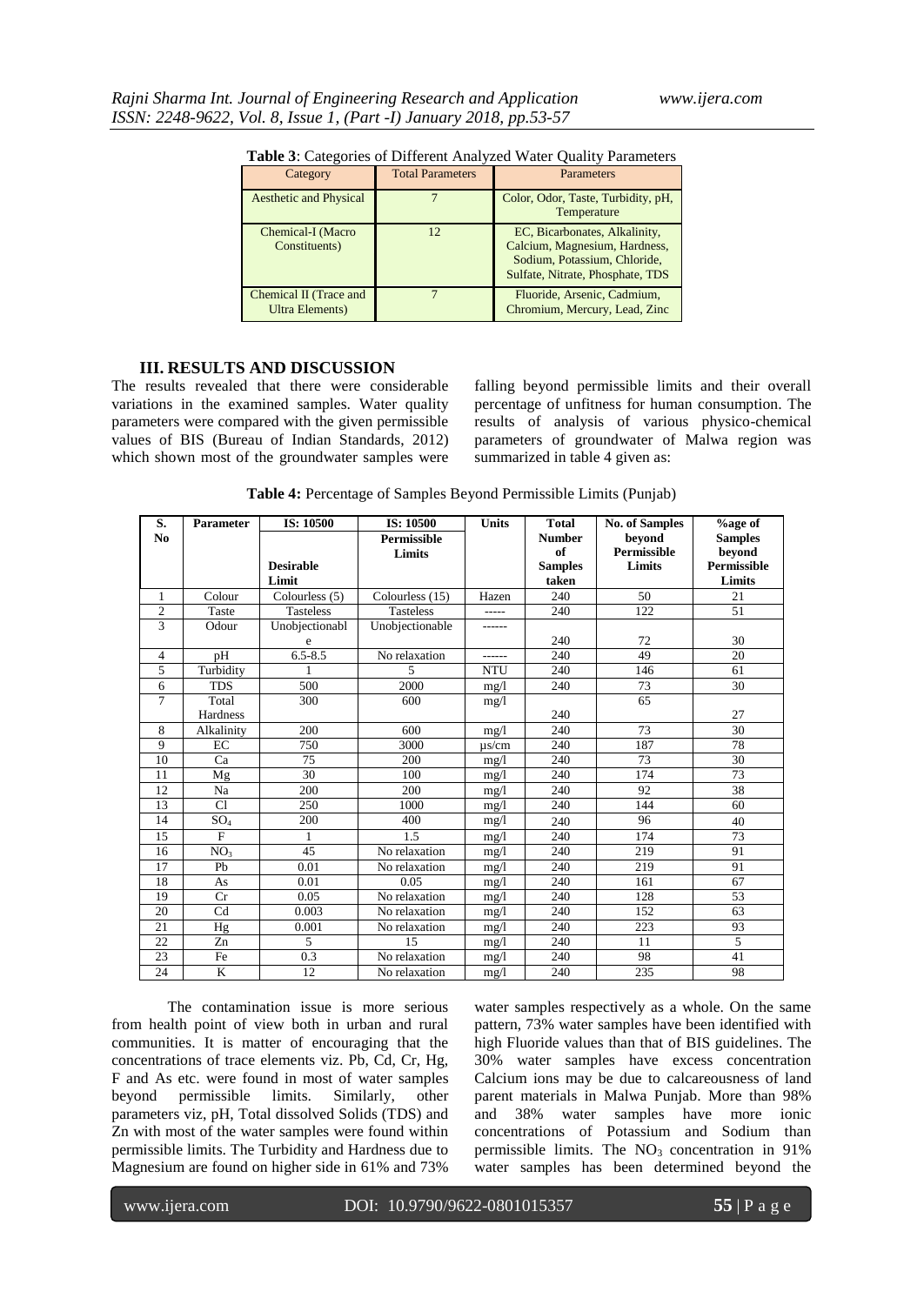

permissible limits (BIS, 2012). Overall groundwater quality picture can be seen in Figure 2.

**Figure 2:** Pie Chart Showing the Total Groundwater Quality of Malwa Area of Punjab

Thus, on the basis of results found, it can be said that the groundwater of the Malwa region is highly contaminated with various physico-chemical

## **IV. CONCLUSION**

On the basis of Table 4 and Figure 2 it was concluded that the groundwater samples of the eight district of the Malwa region was contaminated with various physico-chemical parameters and these parameters

#### **REFERENCES**

- [1]. American Public Health Association; 1998. APHA. Standard methods for the examination of water and waste water.
- [2]. Aulakh M. Khurana M, singh D. water pollution related to agricultural, Industrial, and urban activities and its effects on the food chain: case studies from Punjab. Journal of New Seeds. 2009; 112-137.
- [3]. Bureau of Indian Standards (BIS), 2012. Indian standard specification for drinking water. New Delhi, India. BIS publication No. IS:10500.
- [4]. DHFW. State Wide Door to Door Campaign, Cancer Awareness and Symptom Based Early Detection, Government of Punjab, Chandigarh, India. Directorate of land Reclamation Punjab, Irrigation and power

parameters and Heavy metals and thus, not suitable for drinking purposes.

are present above the permissible limits of BIS (Bureau of Indian standards, 2012). Thus, the Malwa Punjab is highly contaminated with groundwater pollution.

> Department, canal Bank, Mughalpura, Lahore.Assessment of surface Water for Drinking water Quality. March; 2013.

- [5]. Dhiviyaa Pranavam TS, Venkatesa Rao T, Punithavathi L, Karunanithi S and Bhaskaran A (2011) Groundwater pollution in the Palar Riverbed near Vellore, Tamil Nadu, India. Indian J. Sci. Technol. 4 (1), 19-21.Domain site:http://www.indjst.org.
- [6]. Khandekar RN, Mishra
- [7]. UC. Environmental lead exposure of an urban Indian population. Sci Total Environ. 1984 Dec;40:269–78.
- [8]. Koutros S, Alavanja M, Lubin J, Sandler D, Hoppin J, Lynch C, Knott C, Blair A, freeman L. An update of cancer incidence in the